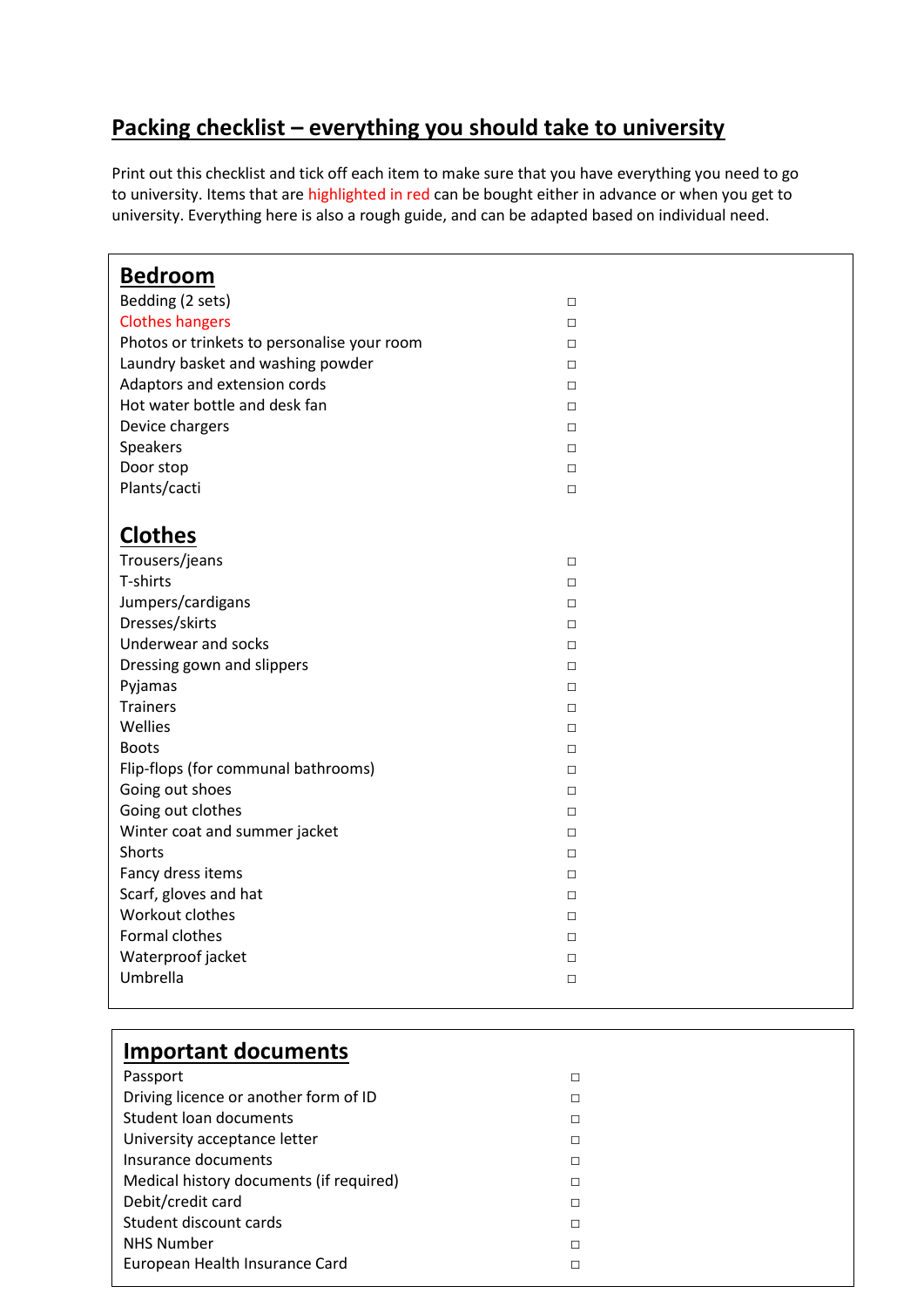| <b>Bathroom</b>                  |        |  |
|----------------------------------|--------|--|
| Toothbrush                       | $\Box$ |  |
| Toothpaste                       | $\Box$ |  |
| Shower gel                       | $\Box$ |  |
| Shampoo and conditioner          | $\Box$ |  |
| Hand soap                        | $\Box$ |  |
| Hairdryer/straighteners          | $\Box$ |  |
| <b>Toilet roll</b>               | $\Box$ |  |
| <b>Towels</b>                    | $\Box$ |  |
| Hairbrush                        | $\Box$ |  |
| Make up                          | $\Box$ |  |
| Razors and shaving cream         | $\Box$ |  |
| Sanitary products                | $\Box$ |  |
| Contacts/lens solution           | $\Box$ |  |
| Glasses                          | $\Box$ |  |
| Bath mat                         | $\Box$ |  |
| <b>Bathroom cleaner</b>          | $\Box$ |  |
| Sponge                           | $\Box$ |  |
| Hair bands/hair grips            | $\Box$ |  |
|                                  |        |  |
| <b>First Aid Kit</b>             |        |  |
| <b>Plasters</b>                  | $\Box$ |  |
| Paracetamol/Ibuprofen            | $\Box$ |  |
| Cold and flu tablets/sachets     | $\Box$ |  |
| Contraception                    | $\Box$ |  |
| Regular medication (if required) | $\Box$ |  |
|                                  |        |  |

| <b>Studying</b>                |        |
|--------------------------------|--------|
| Laptop                         | $\Box$ |
| Mouse                          | $\Box$ |
| <b>Notebooks</b>               | $\Box$ |
| <b>Books and textbooks</b>     | $\Box$ |
| Post it notes                  | $\Box$ |
| Highlighters and coloured pens | $\Box$ |
| <b>USB sticks</b>              | $\Box$ |
| Pens and pencils               | $\Box$ |
| Calculator                     | $\Box$ |
| Diary/Planner                  | $\Box$ |
| <b>Folders</b>                 | $\Box$ |
| <b>Scissors</b>                | $\Box$ |
| <b>Stapler</b>                 | $\Box$ |
| Hole punch                     | $\Box$ |
|                                |        |